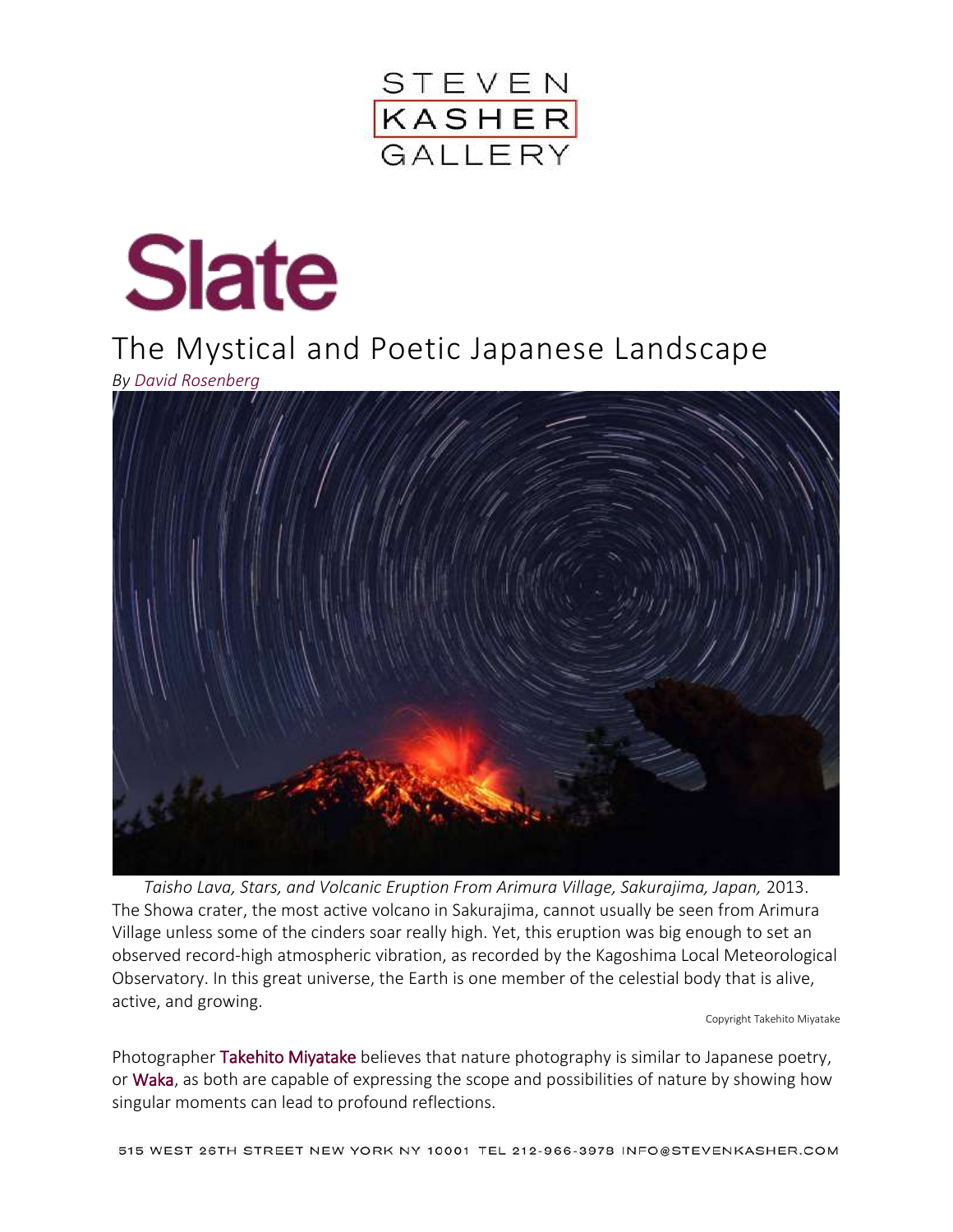

"Waka poetry has expressed the scope and possibilities of nature, but with the use of limited words," Miyatake wrote via email.

Miyatake, of course, uses no words to express his vision of nature. His imagery—whether capturing the Sakurajima volcano or fireflies—illustrates the wide range of light produced across Japan, something he has been documenting for 30 years.

"I try to shoot phenomena, the wonders of the natural world that we don't always get to witness," he said. "I do not try to photograph simple and familiar scenes of nature."



*Bridge Over the Shimanto River, Japan,* 2013.

Built and designed to accommodate the contingencies of nature, this small, low bridge is located over the Shimanto River, known as the last crystal clear river in Japan. In the early summer twilight, genji botaru fireflies fly exuberantly over the river surface. With paddy fields along the river, the sight represents an image of a countryside where people and nature coexist.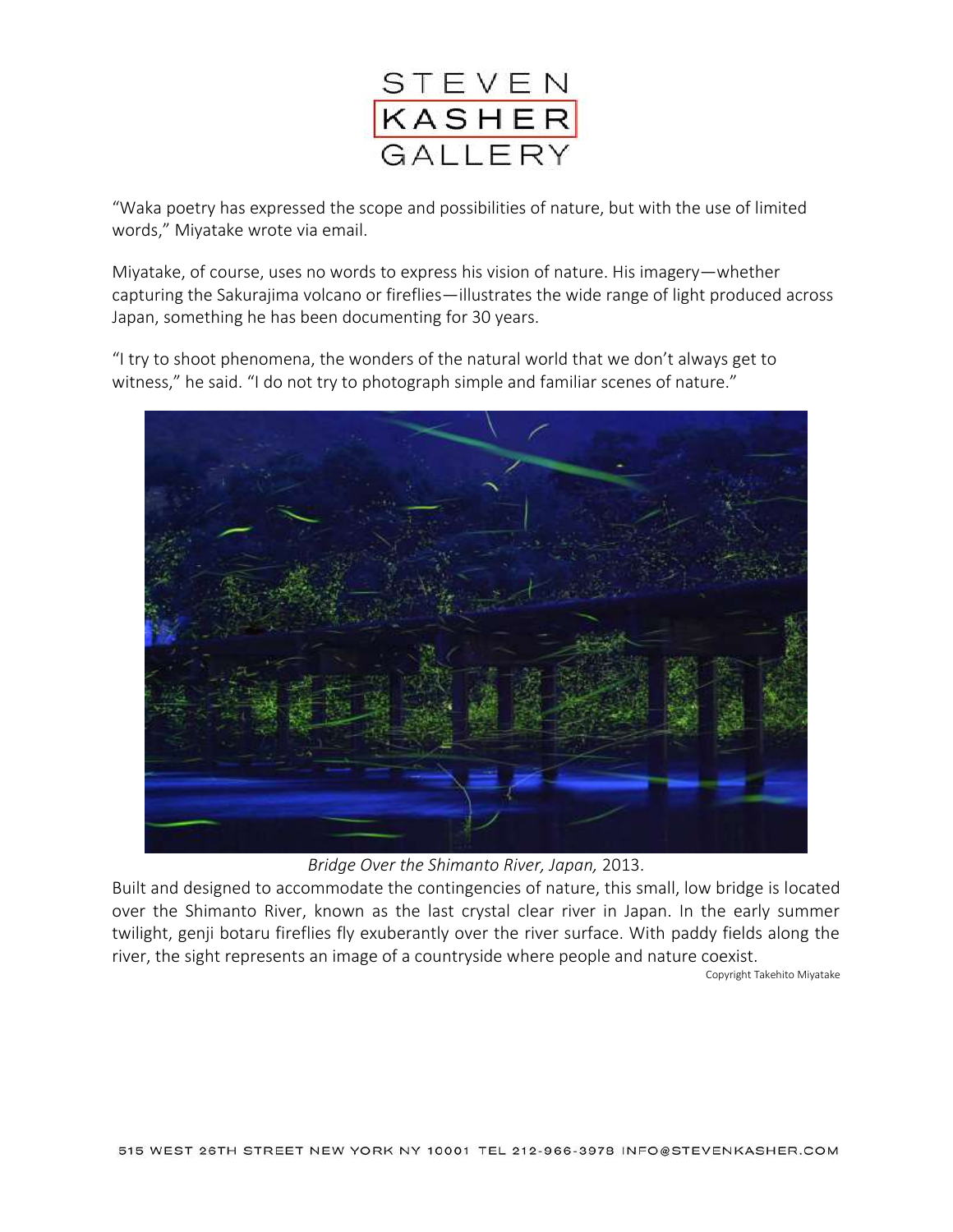



*Volcanic Lightening Stabbing the Heavens, Sakurjima, Japan*, 2013.

Waiting for an eruption one winter night across the bay, I saw the sky split by a vertical bolt of volcanic lightning inside the dark flames. It was a surreal moment in which such an extraordinary sight juxtaposed with people's everyday lives—the headlights of cars hurrying home at the foot of the mountain, and fishing boats quietly floating in the water.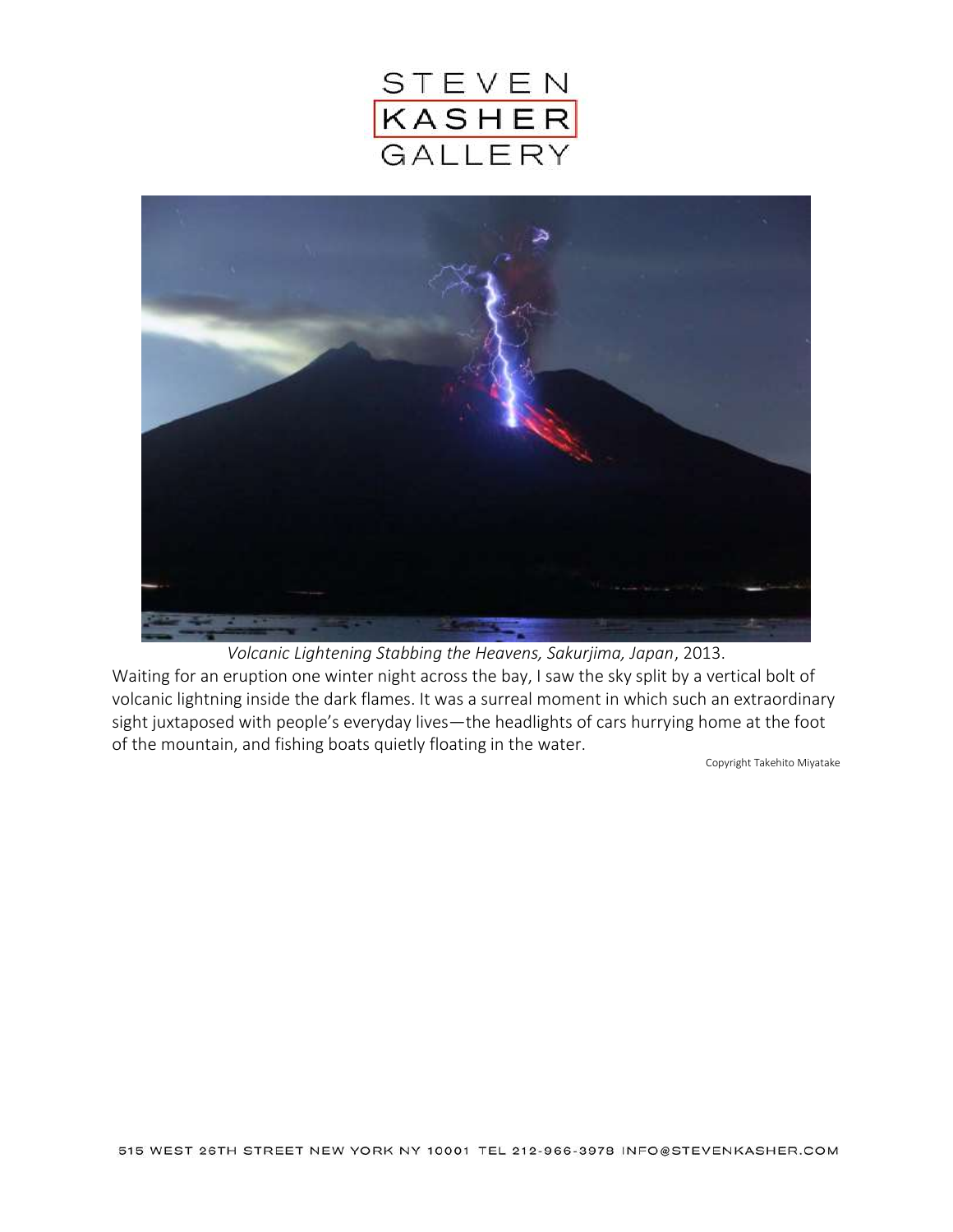



*Fishing Rafts on the Quit Inland Sea at Full Moon, Uchino-umi, Japan*, 2013. The Naruto strait is known for its fierce, whirling waves, but there is a quiet inland sea called Uchino-umi just nearby. Scores of fishing rafts were highlighted by the light from the full moon. Copyright Takehito Miyatake

Miyatake traveled around Japan with a digital 4-by-5 camera to make his photographs, and, as is the case with most nature photographers, had to be very patient while waiting for stubborn volcanoes to cooperate.

"Explosions are not punctual," he said about traveling to Sakurajima. "On some lucky occasions, the volcano would explode five times in one night but I had to stay there for two weeks without sleep to experience this moment."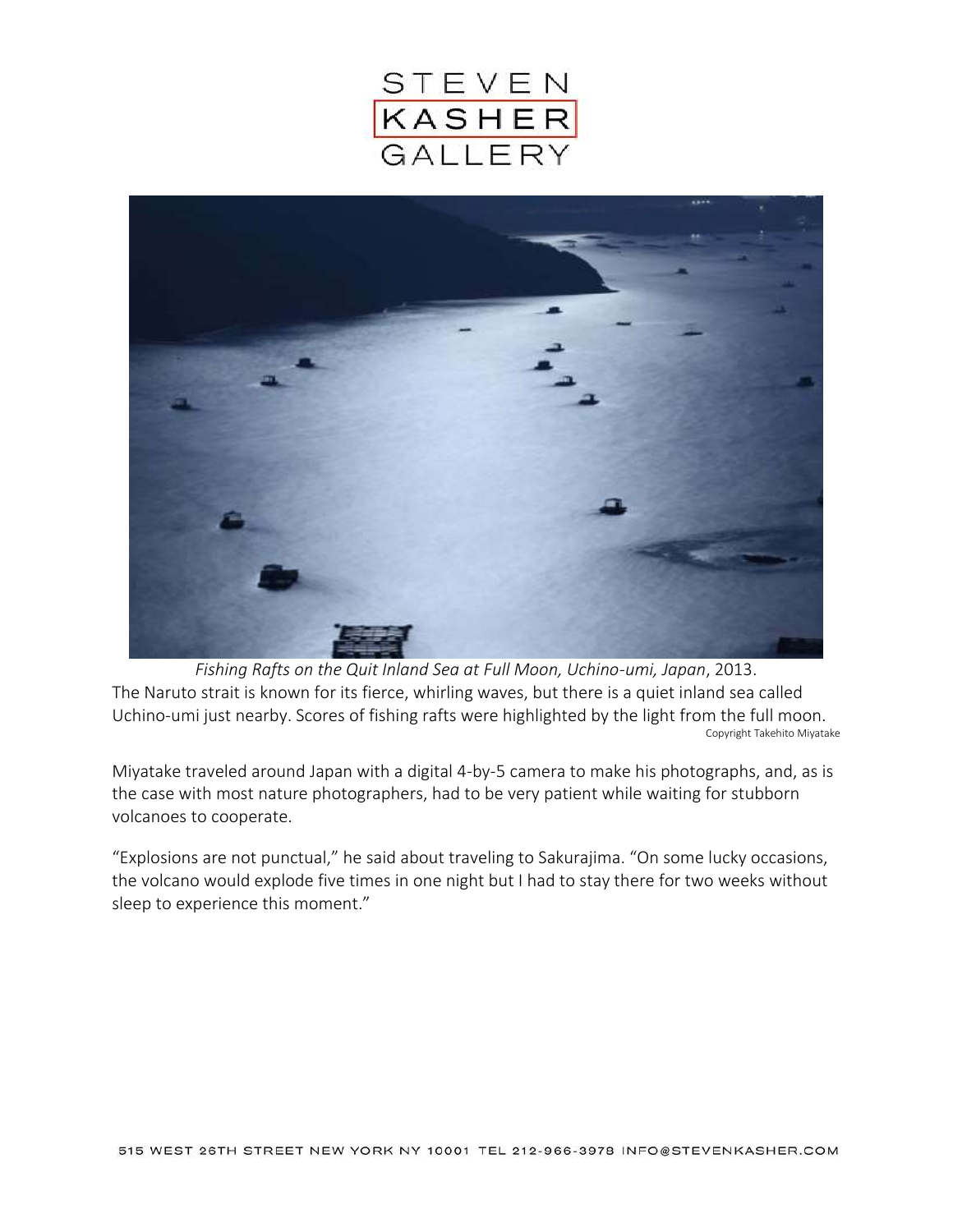



*Hime Botaru (Princess) Fireflies Flicker in the Woods, Japan,* 2013. A flight of hime botaru fireflies, or princess fireflies, flicker together in a warm, orange hued light. Locals call them golden fireflies. Although each one is only about 5 mm in size, the flight can create a spectacle that seems to come from a fairy tale world.

Copyright Takehito Miyatake

That patience paid off. Recently, Miyatake was awarded the grand prize of the Nikkei National Geographic Photo Prize for his photography. A solo exhibition by Miyatake's work—his first in the United States—will be on view at [Steven Kasher Gallery](http://www.stevenkasher.com/exhibition/109/#!3786) in New York City from May 28 through June 7. He said both winning the prize and showing his work in New York has been a dream come true for him, and he hopes people will both appreciate and be inspired by his work and the "mystical nature of the Japanese landscape."

"I believe there sometimes pops up something unbelievably beautiful in the natural phenomena in Japan," he added. "I am addicted by this really rare occasion."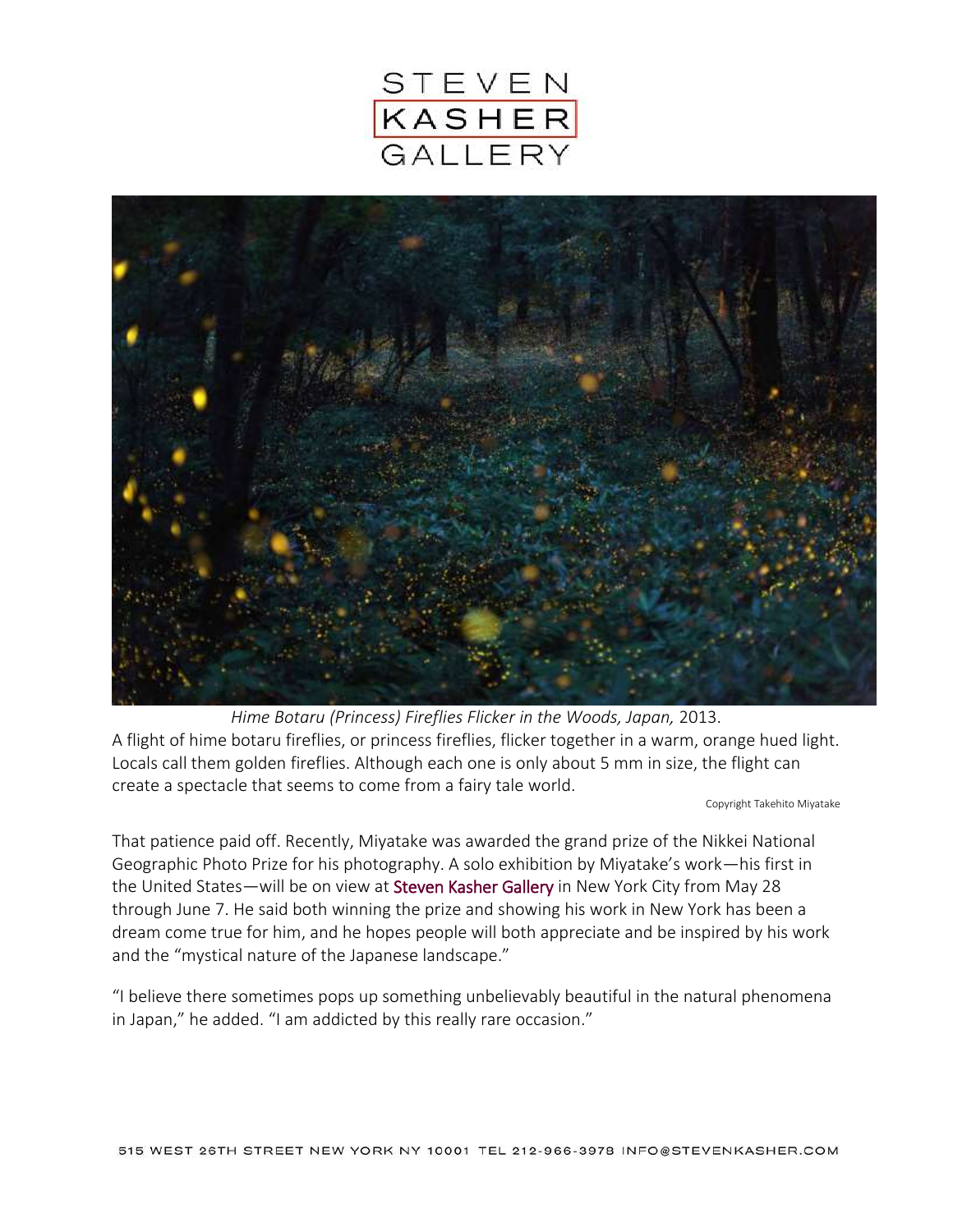



*Eruption on Showa Crater in the Midst of Volcanic Lightning, Sakurajima, Japan*, 2013. A light snow was falling intermittently on a winter night when I saw numerous blue strips of lightning flash as if to interweave with the scarlet flames. I was entranced by the performance of primary colors that evoked thoughts of the creation of Earth.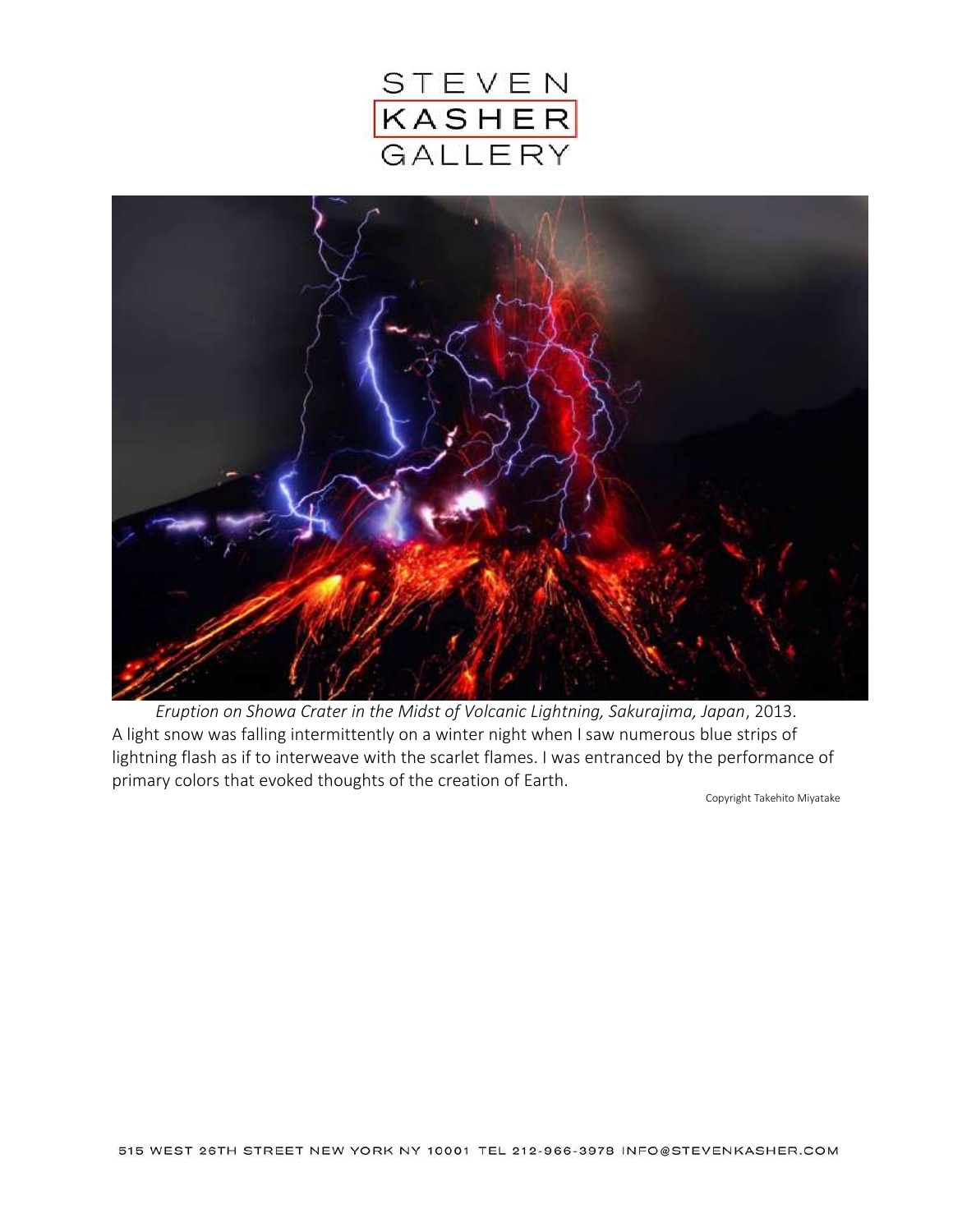



*Beached Firefly Squid Light Up the Japanese Coast, Japan,* 2013. The hotaru ika, or firefly squid, lives 2,000 feet below the water. In spring, they come up near the surface to spawn, and some of them even wash up on the beaches. A school of squid glowing like jewels looks like a blue band trimming the water's edge.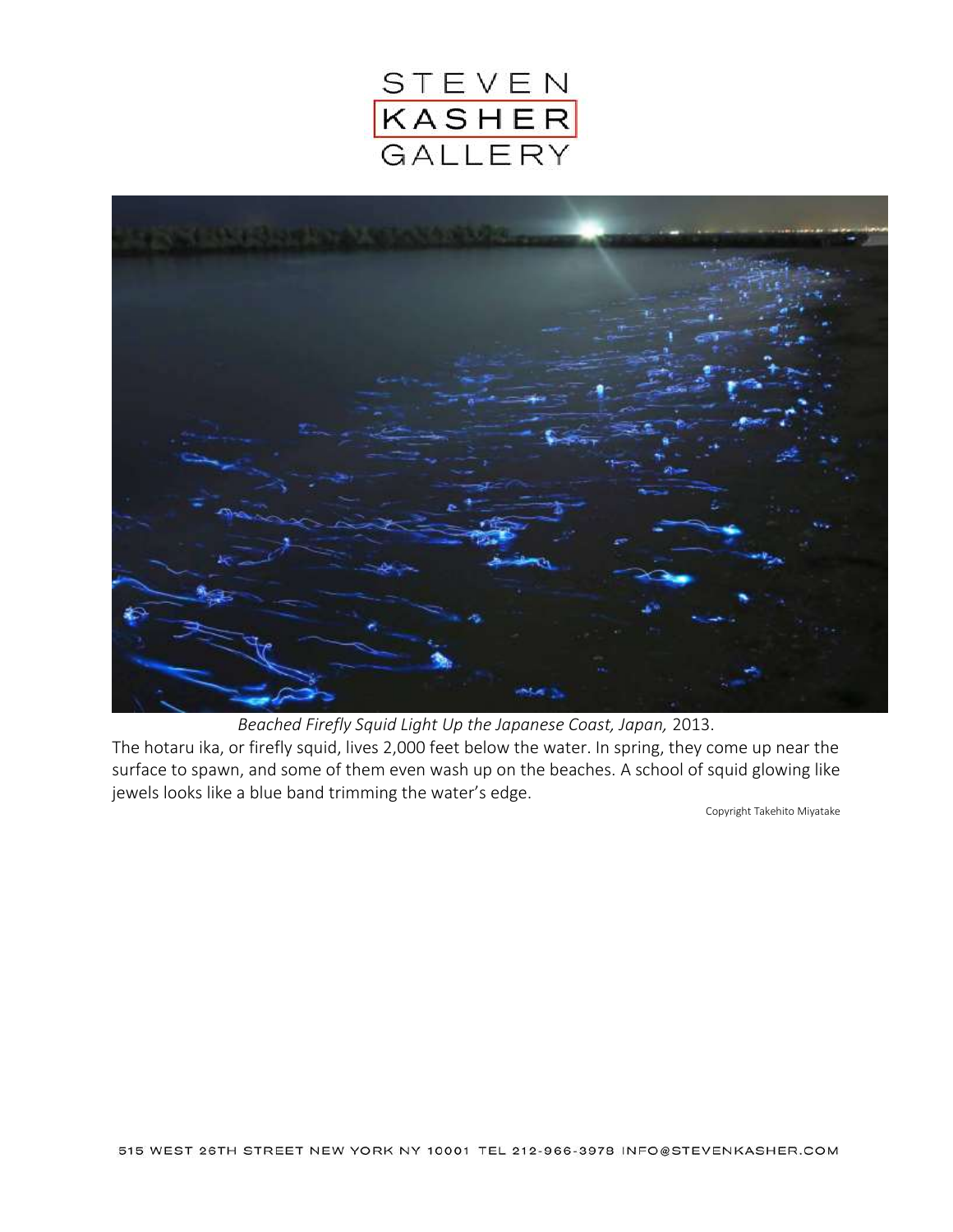



Left: *Flowing Waterfall Over Crystalized Magma Under the Winters Full Moon, Japan,* 2013. Magma can become crystalized into geometric patterns when cooled down slowly in the earth. The winter full moon lights up the waterfall against the wall of columnar rock formations. Right: *Red-Hot Cinders Erupting Skyward in the Midst of a Volcanic Lighing, Sakurajima, Japan*, 2013. With the eruption, red-hot cinders are shot up skyward out of the crater and burn in reds and oranges. In the midst of these, blue bolts of volcanic lightning flash.